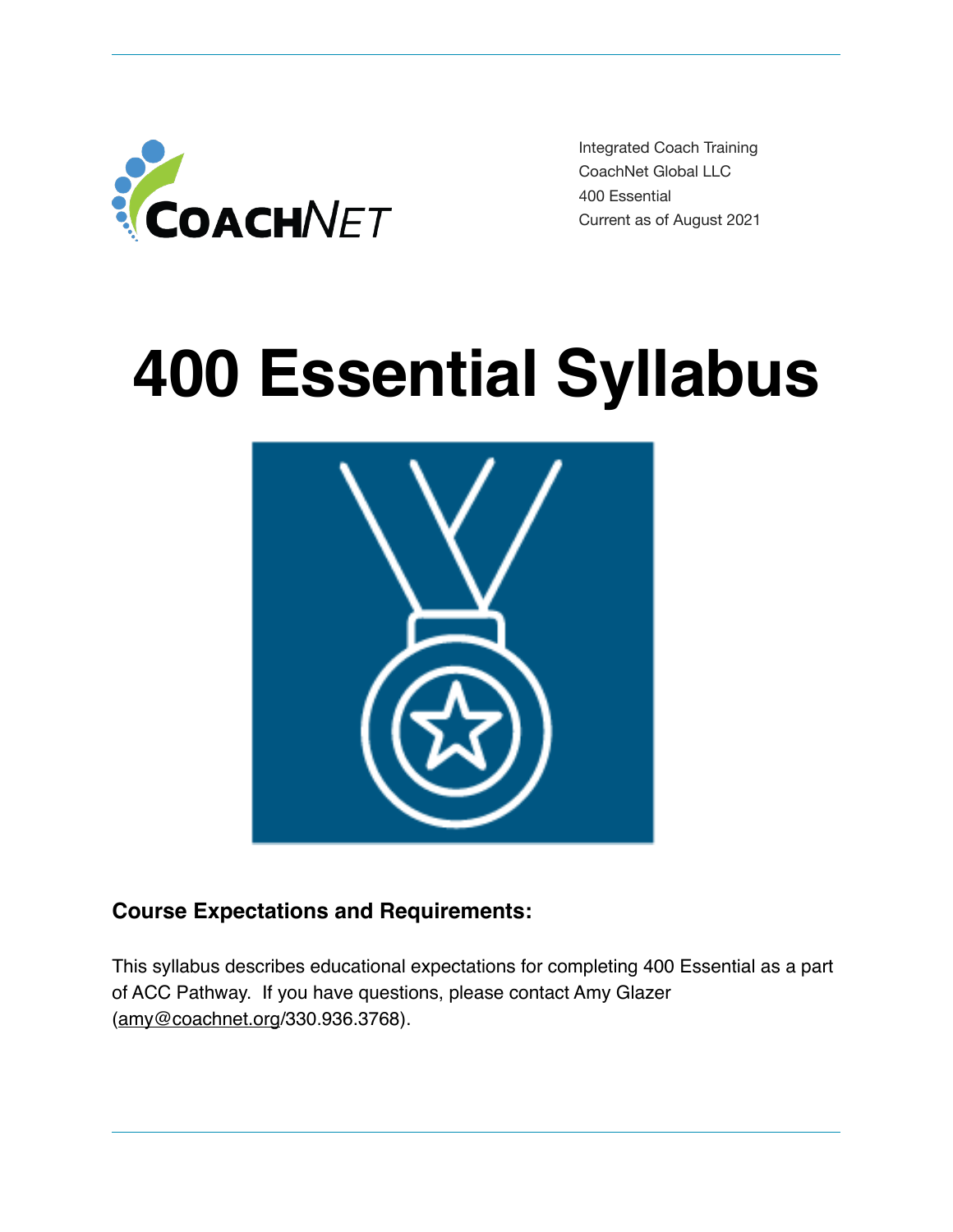#### **Basic Information:**

- 400 Essential
- Online

#### **Number of Coach Specific Training Hours**:

- 8 x 120 minute class sessions (online) 20 hours.
- Sessions 1-3 & 5-7 are live interactive training.
	- Sessions 4 & 8 are live triad experiences, with Instructor feedback.
- 1 x two hour phone-based, recorded triad (reviewed by evaluator as if applying for a credential).
- 6 writing assignments (submitted for review).
- CoachNet uses a system called Zoom Meeting for our online training. You can access it through the Zoom Meeting app, or through your browser. You can acquire the link through [www.coachnet.org](http://www.coachnet.org) located in My Courses.

#### **Instructor's Name:**

Kevin Weaver, PCC [kweaver@fluxify.xyz](mailto:kweaver@fluxify.xyz) 417.631.7761

### **Contacting the CoachNet Team:**

Amy Glazer, PCC Director of Operations [aglazer@fluxify.xyz](mailto:aglazer@fluxify.xyz) 330.936.3768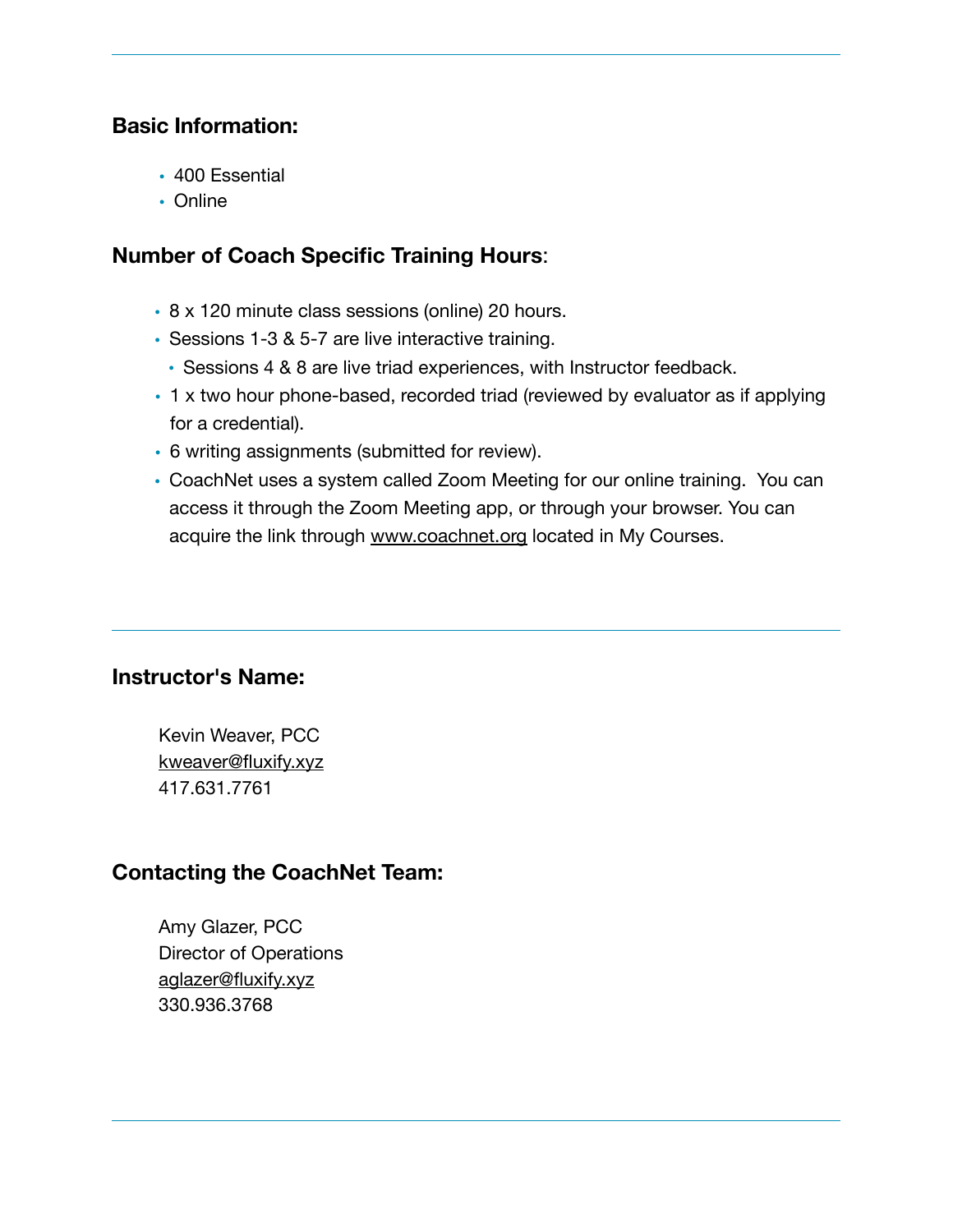#### **Website Description:**

The culmination of the ACC Pathway, 400 Essential is designed to ensure that you have learned the fundamental building blocks for coaching, and also have opportunities to practice them under the supervision of an experienced coach trainer.

In 400 Essential, you will explore the inner make up of a masterful coach from self awareness to your inner monologue to polishing your listening and questioning skills.

The emphasis is on deeper application of the fundamentals of coaching. You'll also work on your coaching presence, assessing a coaching relationship, evaluation for effectiveness, coach development, and boundaries.

This course covers all 8 ICF Core Competencies.

#### **Course Objectives:**

The objectives for this course are:

- Understand the full coach development arc
- Order/Re-order your thoughts, skills, attitudes, and habits to coach effectively
- Practice coaching (with feedback)
- Deepen your understanding of the ICF Core Coaching Competencies & Code of **Ethics**
- Orient yourself to 7 different models for coaching

#### **Required Student Resources:**

To successfully complete 400 Essential you will need:

- A reliable internet connection
- A reliable telephone
- A copy of the 400 Essential Participant's Session Guides
- An email address
- Word processing software to submit final assignments in Microsoft Word format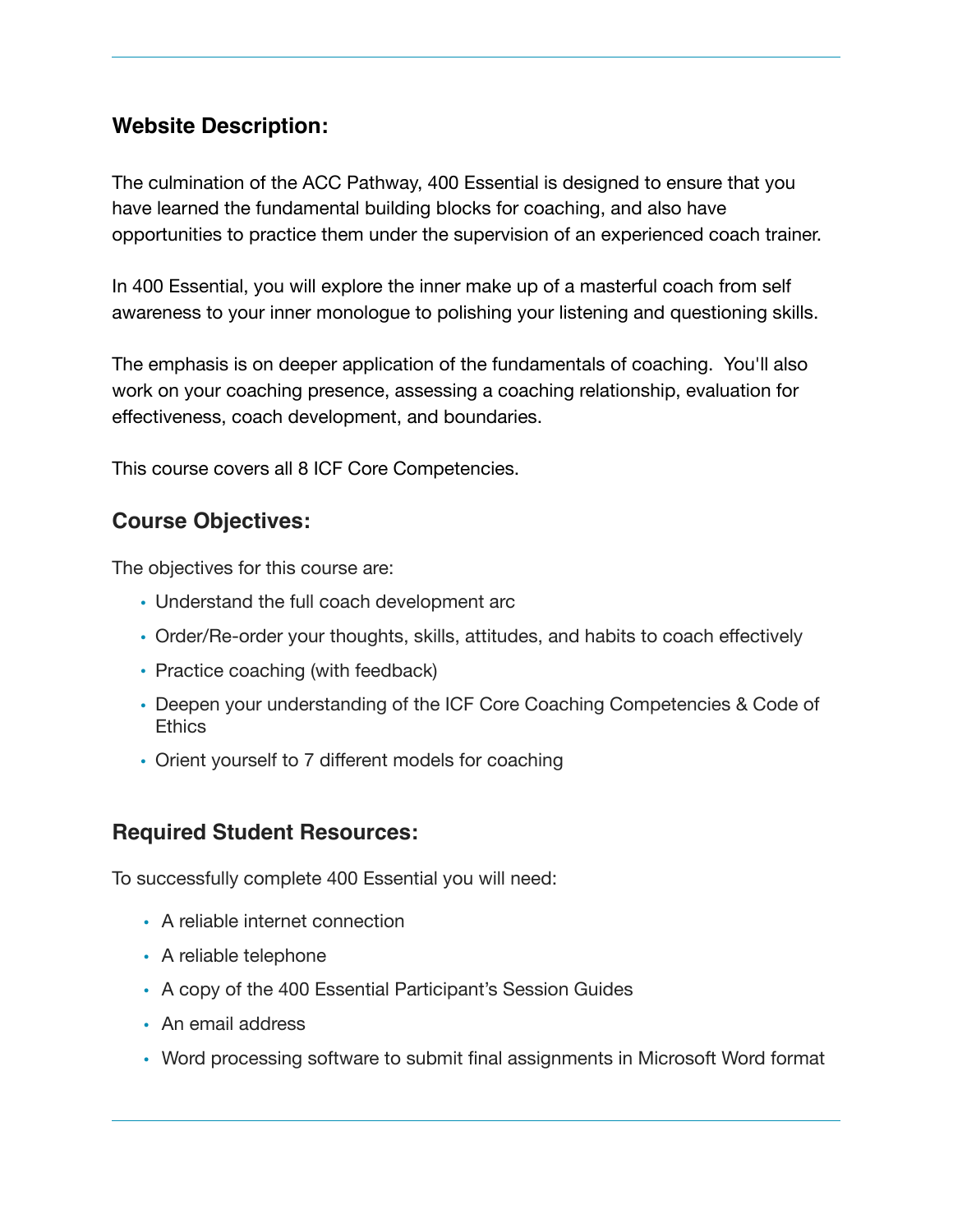### **Course Schedule/Outline/Calendar of Events:**

400 Essential follows one of two formats: online for eight 90 minute sessions or online for four two hour sessions. Both formats have follow up triad and writing work, which is due 60 days after the last class. 400 Essential begins online 4-5 times per year.

#### *Course Outline:*

| <b>Session</b>                | <b>Pre-Work</b>                                                                       | <b>Class Focus</b>                                      | <b>Follow Up Assignment</b>                     |
|-------------------------------|---------------------------------------------------------------------------------------|---------------------------------------------------------|-------------------------------------------------|
| 1                             | Complete the Intentional<br>Relationships<br>Assessment in the<br>Participant's Guide | Intentional Relationships                               | Quiz & Journal<br>assignment.                   |
| $\overline{2}$                |                                                                                       | Coaching Presence &<br>Mastery                          | Quiz & Journal<br>Assignment (15-45<br>Minutes) |
| 3                             |                                                                                       | The "Self"-ish Side of<br>Coaching                      | Quiz & Journal<br>Assignment (15-45<br>Minutes) |
| 4                             |                                                                                       | Live Coaching Triad #1                                  |                                                 |
| 5                             |                                                                                       | <b>Behaviors for Masterful</b><br>Coaching              | Quiz & Journal<br>Assignment (15-45<br>Minutes) |
| 6                             |                                                                                       | Coaching Presence in a<br>Coaching Relationship         | Quiz & Journal<br>Assignment (15-45<br>Minutes) |
| 7                             | Prepare your questions<br>about coaching.                                             | Following the Code of<br>Ethics   Growing as A<br>Coach | Quiz & Journal<br>Assignment (15-45<br>Minutes) |
| 8                             |                                                                                       | Live Coaching Triad #2                                  | Final Recorded Triad<br>Evaluation              |
| 30 Days after Session<br>8    |                                                                                       | Complete Writing<br>Assignments                         | Submit portfolio to<br>CoachNet                 |
| 30 Days after Session<br>8    |                                                                                       | Grace period to<br>complete Triad ends.                 |                                                 |
| 30-90 Days after<br>Session 8 |                                                                                       | Portfolio & Triad Review                                |                                                 |
| 90 Days after Session<br>8    |                                                                                       | Feedback & Certificate<br>issued.                       |                                                 |

All assignments must be submitted to the Instructor within 30 days of the final class.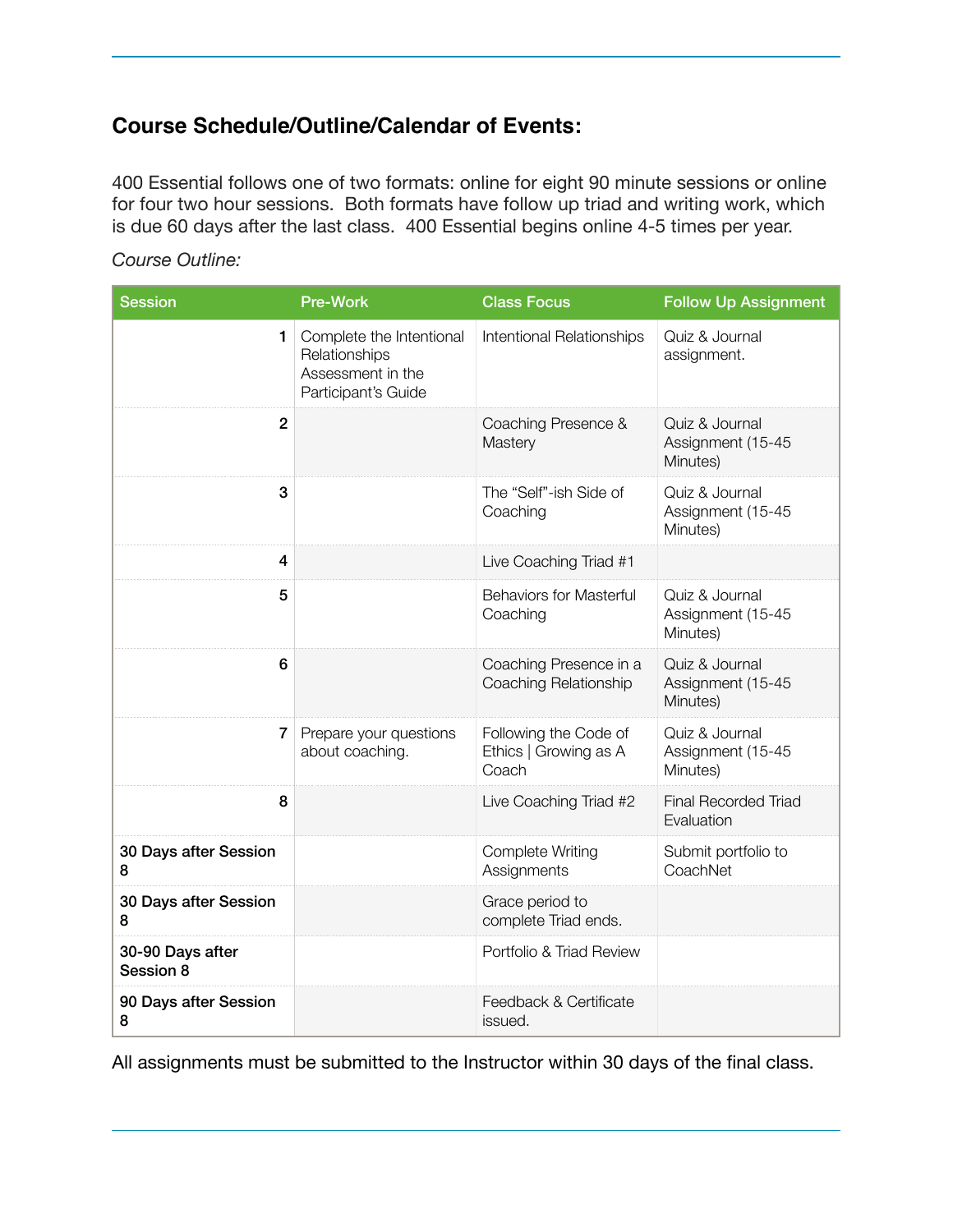### **Criteria for Grading:**

400 Essential is conducted on a pass/fail basis.

You will pass 400 Essential if:

- You attend the required 80% of live course sessions and participate in class discussions
- You listen to the recordings of missed sessions
- You submit your writing assignments demonstrating comprehension and application of the material
- Your final coaching triad is completed and you demonstrate learning and application of coaching concepts at the ACC/PCC level

#### **Suggested Bibliography:**

Reitz, Jonathan. Coaching Hacks. Cleveland, OH CoachNet Global LLC. 2017

Ogne, Steven L. & Roehl, Tim. [Transformissional Coaching: Empowering Leaders](http://amzn.to/1JKNVnw)  [in a Changing Ministry World](http://amzn.to/1JKNVnw). Nashville, TN B&H Publishing Group. 2008.

Reitz, Jonathan. [A Theology of Coaching](https://coachnet.leadpages.net/a-theology-of-coaching-coachnet/). Cleveland, OH CoachNet Global LLC. 2014

Whitmore, John. [Coaching for Performance.](http://amzn.to/1AZ6BLn) Hoboken, NJ Pfeiffer & Company. 1992.

Whitworth, Laura; Kimsey-House, Henry; and Sandahl, Phil. [Co-Active Coaching.](http://amzn.to/1EHPMW0)  [Boston, MA. Nicholas Brealey Publishing, 3rd Edition](http://amzn.to/1EHPMW0) 2011.